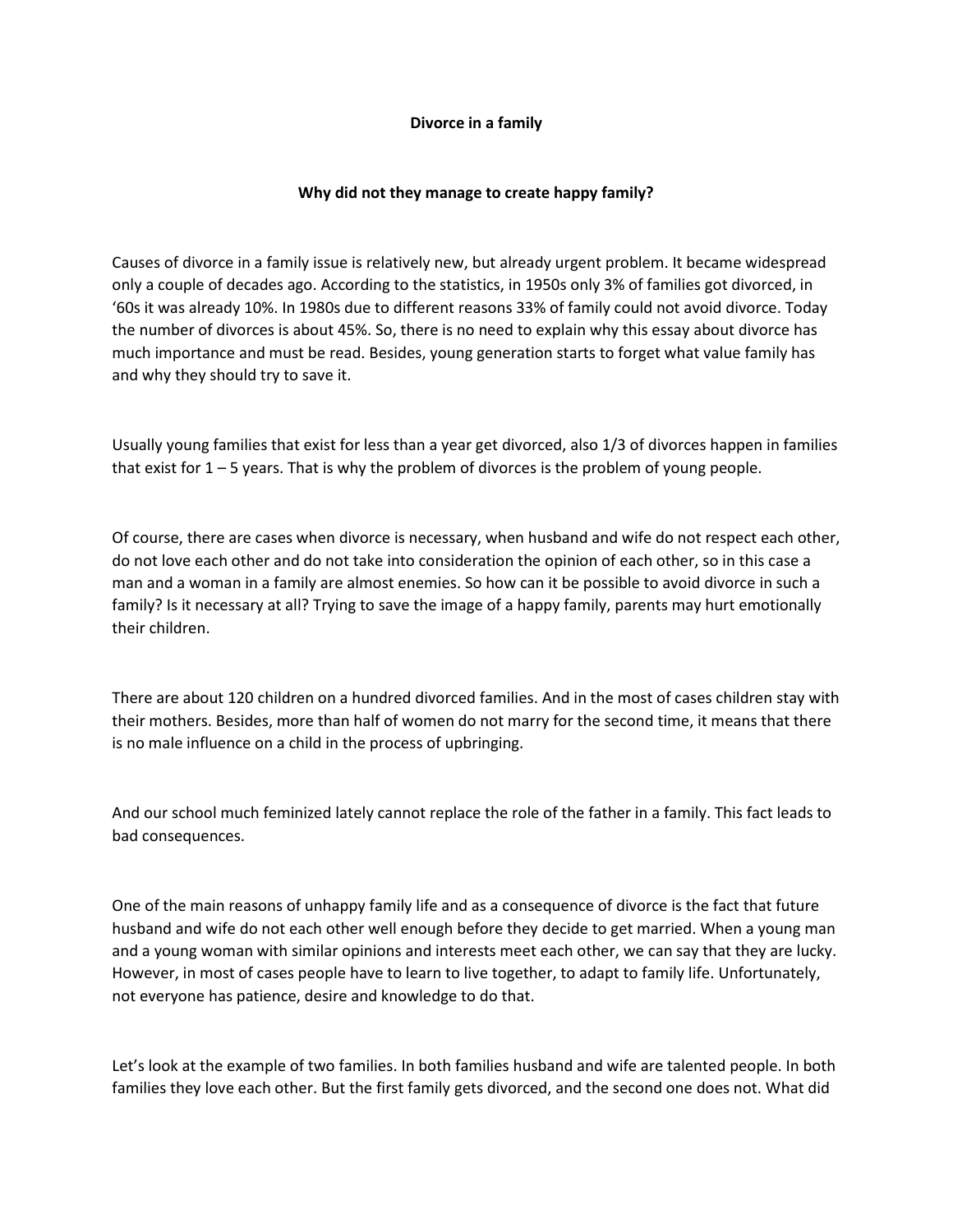lead to the divorce in the first family? In this family the wife did not see friend in her husband, did not consider him head of the family. She treated him as an enemy and used to think that children were a trap that her husband purposely made to become more successful in the life. So when he studied his postgraduate education, the wife decided to get divorced. In the second family the married couple supported each other. The wife decided not to chase after the husband. The husband continued to get education while she took café of the family. She said she did this for the family's sake. The husband thanks to his wife's support became professional and perspective scientist. As a result, the whole family got the benefit, what cannot be said about the first one.

In the past you could often hear such a phrase: "On the family council we decided…" Why do we hear it so seldom today? Instead we can often hear about the competition between husband and wife, that they do not want to give way to their second half. And after that they naively think that they can create happy family and get family happiness.

About 40% of women and half of men after divorce create second marriage, so it means that the reason of divorce becomes the reasons of women's loneliness.

Women after divorce in most of cases do not give birth again. So divorces have negative impact on the demographical situation. Young people so easily decide to get divorced and have very unserious attitude to the marriage, that it seems that divorce is a new fashion trend, and this is another unusual cause of divorce. Nowadays it is so easy to divorce, especially when a couple does not have children. Such a simple way of marriage annulation leads to irresponsible attitude to marriage itself.

Fashion in the sphere of family life is very dangerous. And not everyone realizes it. People often hide their own egoism behind love. It is so easy to blame love and jealousy, wife's or husband's bad temper.

Most of cases of divorce due to various reasons happen in the cities-millionaires. In such cities the family social control of relatives, grandfathers and grandmothers, neighbors, etc. is less strong. And young people more often and usually without much thinking get married. Also, there is much higher number of venal and fictitious marriages, which very soon come to their end. Also, many young girls and boys have to get married because they wait for a child.

Very often young people say that the family is destroyed but they cannot say the exact reason. And you want to ask them: "Who were you in love: creators or destroyers? Whom did you become in fact?"

**Causes of divorce**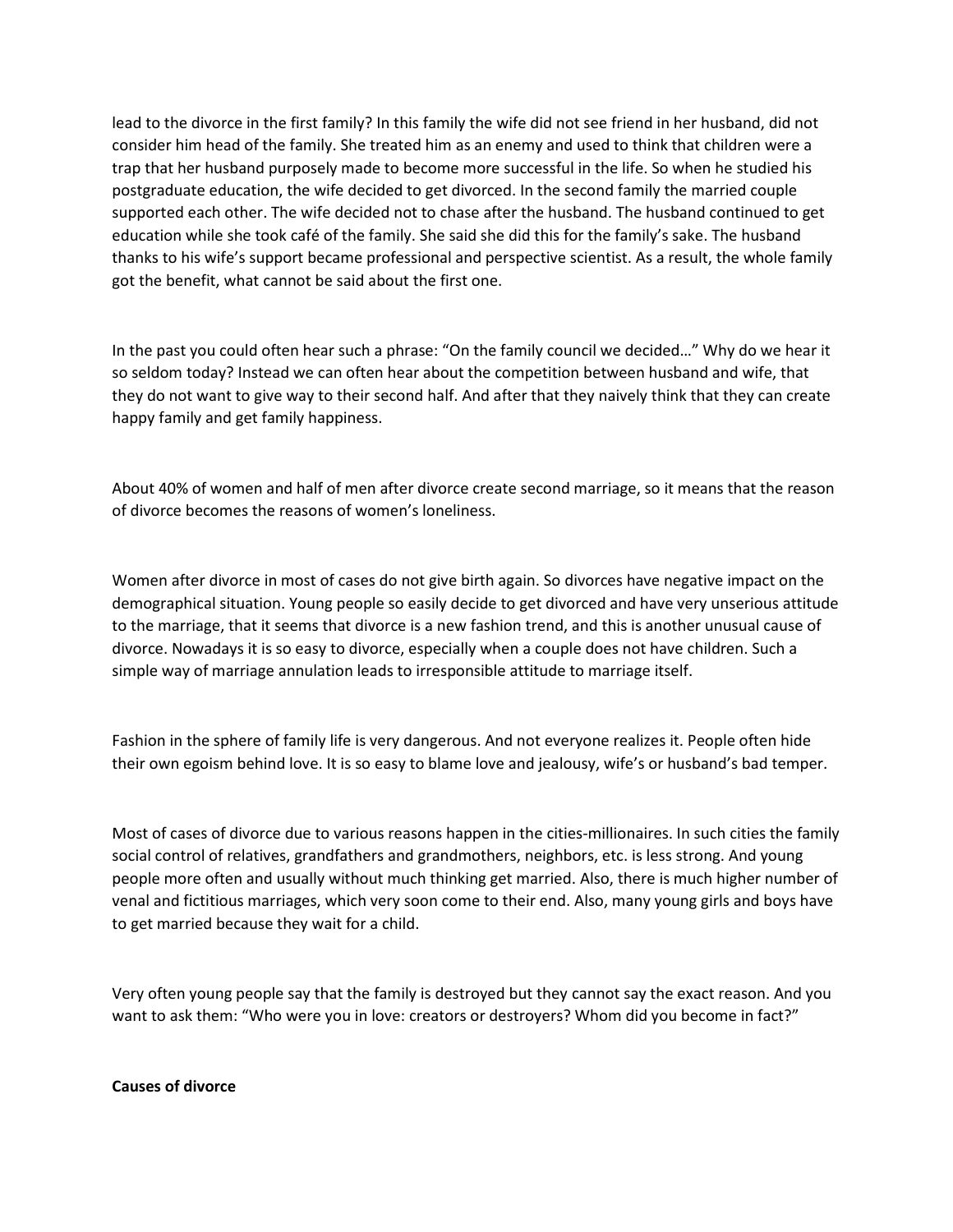Research of the most common divorce reasons among young family gave the following result:

1st place. Cause of divorce is harmful habits, in particular the problem of alcoholism in a family (in most cases husband's alcoholism);

2nd place. Cause of divorce is adultery of one of the spouses;

3rd place. Cause of divorce is light-minded, thoughtless decision to get married;

4th place. Cause of divorce is living conditions, problems related to them and lack of money;

5th place. Cause of divorce is conflicts in a family because of the parents.

There is another reason that should be mentioned. Everyone knows such a term as marriage of convenience. And everyone understands that the ground of the marriage is not love, but certain benefit of one of the spouses. In such a family in the first years or eve months of marriage the basic rules of mutual respect and moral principles are violated. And it is logically, because what is the base of marriage (material interest instead of feelings), that is the result of marriage. Conflicts in such a family begin from the very beginning, because there is no love and respect between the couple. People often forget that it is not possible to build happy marriage basing on material interest. Such spouses divorce because they have the material aspect, but the spiritual is absent.

## **The consequences of divorce**

What does divorce for the married couple mean? Divorce is a painful phenomenon that leaves marks on a human soul, it is always catastrophe, tragedy that affects people sometimes for years. Divorced spouses sometimes miss each other, feel anxiety, despite the fact that they were the initiators of divorce and considered their family life unhappy. Even if they manage to keep good relationships, for a child divorce is always a catastrophe, it is a tragedy for the whole life, because child can be absolutely happy only having both of parents. Besides, scientists discovered that children of divorced parents in their adulthood divorce more often than children raised in full families.